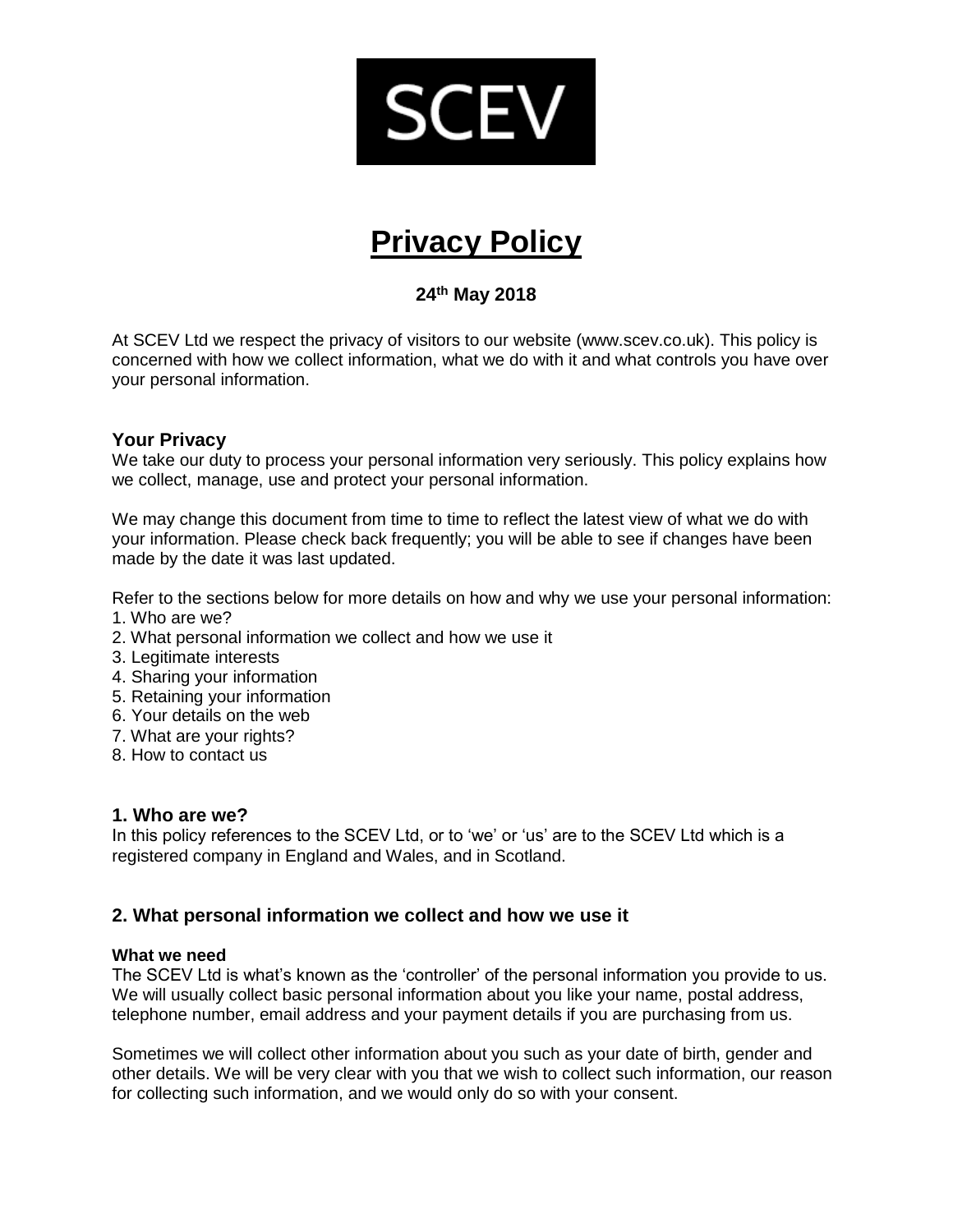#### **Why we need it**

We collect your personal information in connection with specific activities, such as campaign updates, newsletter requests, registration or membership requests, product purchases, feedback, donations, competition entries, information you provide in public forums on our sites and applications.

The information is either needed to fulfil your request or to enable us to provide you with a more personalised service. You don't have to disclose any of this information to browse our site. However, if you choose to withhold requested information, we may not be able to provide you with certain services.

#### **Our marketing**

Sometimes, with your consent, we will process your personal information to provide you with information about our work or our activities that you have requested or are expecting.

On other occasions, we may process personal information when we need to do this to fulfil a contract (for example, if you have purchased something from our web shop) or where we are required to do this by law or other regulations.

SCEV Ltd also processes your information when it is in our legitimate interests to do this and when these interests do not override your rights. Those legitimate interests include providing you with information on our products, campaigns, services, products, newsletter requests, feedback, competitions and other activities. Please see the section on 'Legitimate Interest' for more information.

#### **How we obtain your details**

We will also hold information about your details so that we can respect your preferences for being contacted by us.

We collect your personal information in a number of ways:

- When you provide it to us directly.
- When you provide permission to other organisations to share it with us (including Facebook, Twitter or other social media platforms).
- When we collect it as you use, or purchase from our websites or apps.
- When you have given it to a third party and you have provided permission to pass your information on to us.
- From publicly available sources (where possible) to keep your information up to date (e.g. the Post Office's National Change of Address database).
- We combine the information from these sources with the information you provide to us directly.

From time to time we may pay for the contact details of people who might be interested in hearing from us in future. Before we purchase contact information, we always check the wording used when your information was originally collected, to make sure that we only contact people who have actively expressed an interest in receiving information from third parties.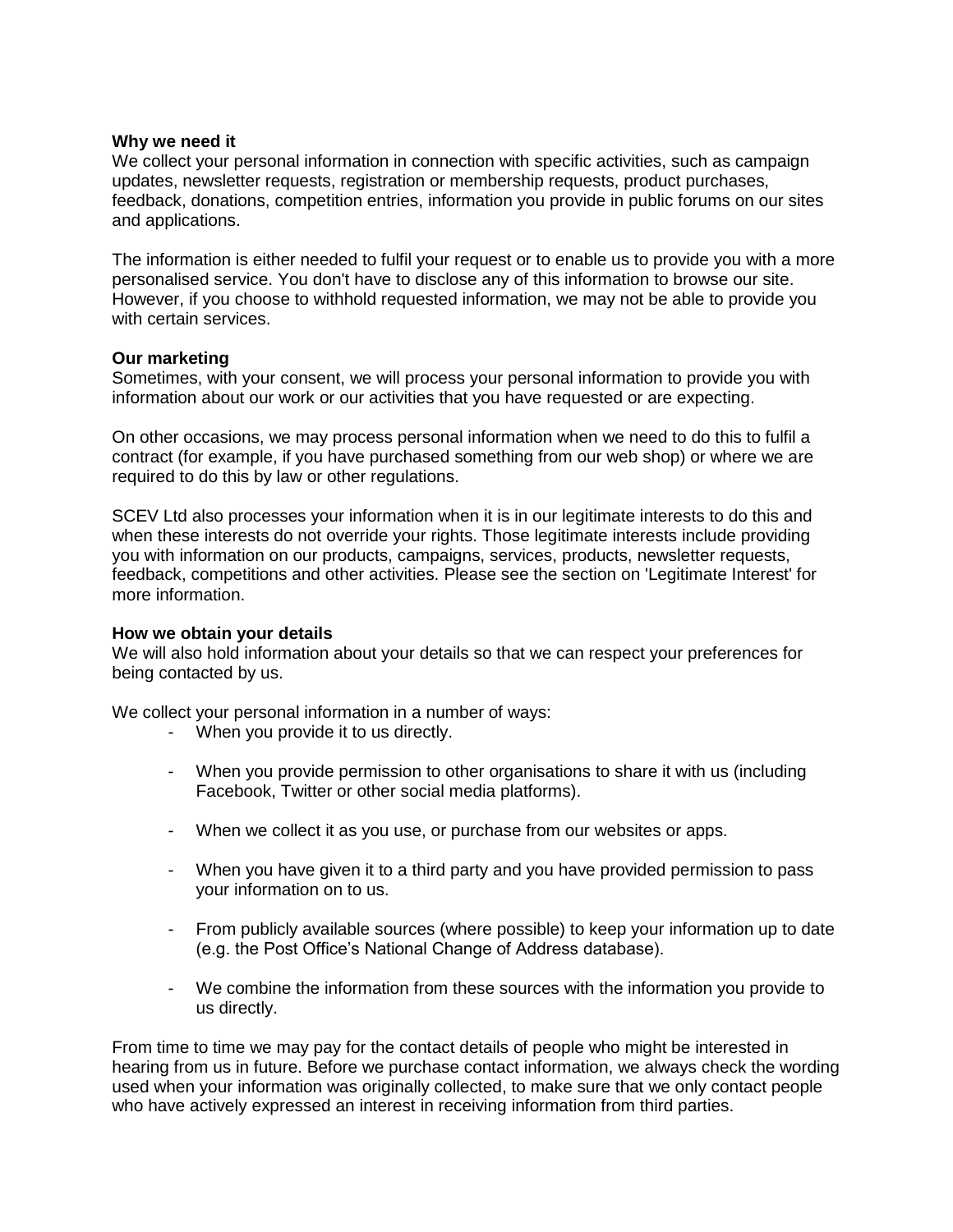## **Children**

If you are under 16 please ensure you obtain your parent/guardian's consent before sending any personal information to any website or SCEV Ltd. We do have activities for those under 18 so we may ask your age. Before taking part please ensure you speak to your parent or guardian.

Please note that we will not knowingly market to or accept orders for goods or services from persons aged under 18 years.

As a parent or guardian we encourage you to be aware of the activities in which your children are participating, both offline and online. If your children voluntarily disclose information, this may encourage unsolicited messages. We suggest that you discourage your child from providing any information without your consent.

#### **Anything else?**

All the personal information we process is processed within the EEA. However for the purposes of IT hosting and maintenance your information may be situated outside of the European Economic Area (EEA). This will be done in accordance with guidance issued by the Information Commissioner's Office.

If you would like to change the way you hear from us or no longer wish to receive direct marketing communications from then use the contact form on our 'Contact Us' page or contact us via our details below at the end of the policy.

#### **3. Legitimate interests**

We have a number of lawful reasons that mean we can use your personal information. One of these is something called 'legitimate interests'. Broadly speaking Legitimate Interests means we can process your personal information if:

We have a genuine and legitimate reason.

and

We are not harming any of your rights and interests.

Please read the information we have provide in the 'Legitimate Interest' policy for more detailed information.

## **4. Sharing your information**

We do not share your information with any other organisations or individuals unless we are when obliged to by law, for purposes of national security, taxation and criminal investigations and in the following instances:

- If you have agreed that we may do so.
- When we use other companies to provide services on our behalf, e.g. processing, mailing or delivering orders, answering customers' questions about products or services, sending mail and emails, customer analysis, assessment, when using auditors/advisors or processing credit/debit card payments.
- To our subsidiaries (i.e. the companies owned by the SCEV Ltd).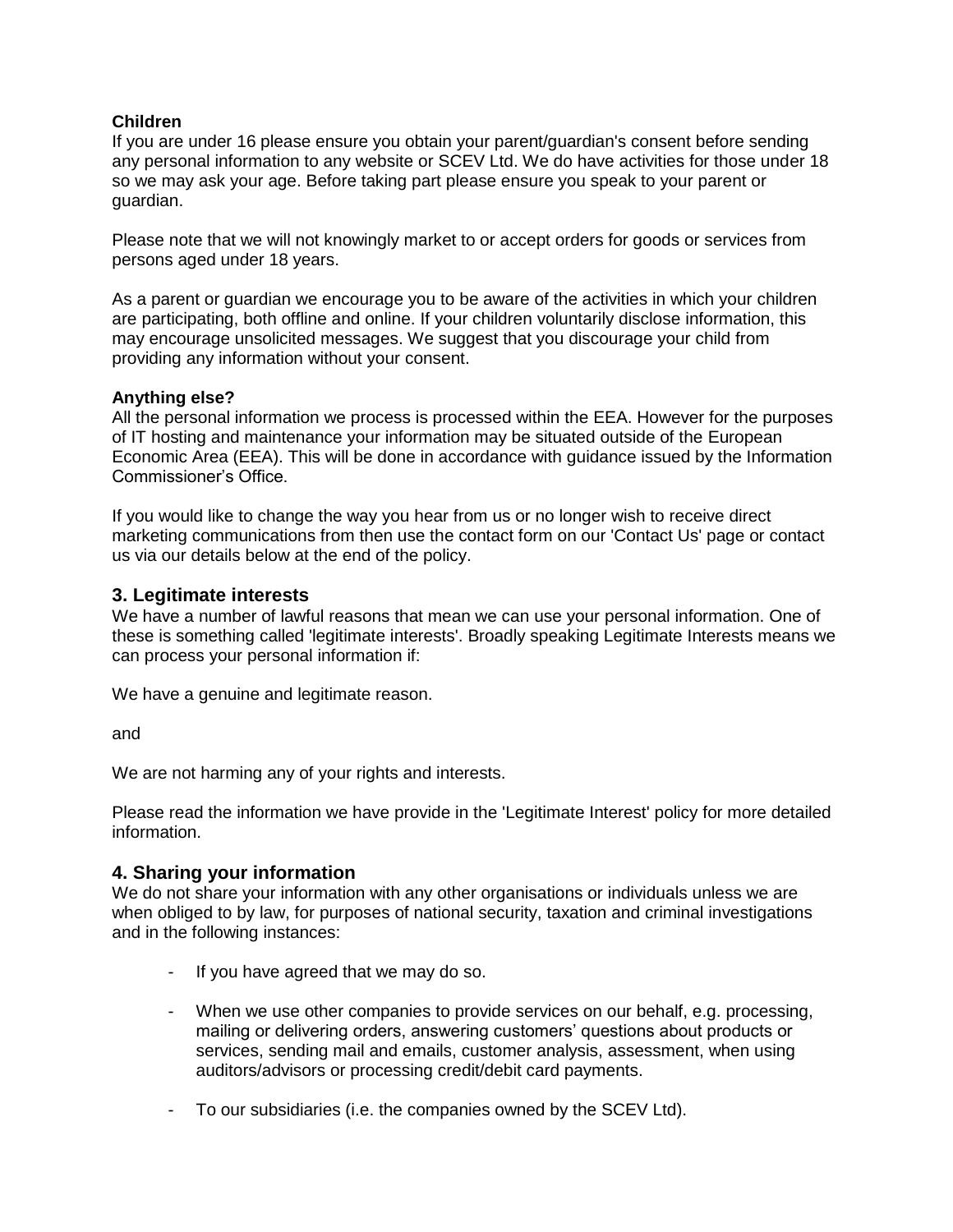- If we merge with another organisation to form a new entity, information may be transferred to the new entity.
- We may disclose aggregate statistics about our site visitors, supporters, customers and sales to describe our services and operations to prospective partners, advertisers and other reputable third parties and for other lawful purposes, but these statistics won't include any personally identifying information.
- If we run an event in partnership with other named organisations your details may need to be shared. We will be very clear what will happen to your data when you register.

And, we will never sell or rent your personal information to other organisations.

# **5. Retaining your information**

We hold your information only as long as necessary for each reason that we use it. We have provided some examples of the time we will keep your information in this paragraph, but you can contact us for more information.

If decide not to support SCEV Ltd any more or request that we have no further contact with you, we will keep some basic information in order to avoid sending you unwanted materials in the future and to ensure that we don't accidentally duplicate information.

If you make a purchase from us, we will keep the purchase information for a period of seven years for accounting purposes.

**6. Our cookie Policy** – Please see separate Cookie Policy.

## **7. What are your rights?**

You have a number of rights about how the personal information you provide can be used. These are:

- Transparency over how we use your personal information (right to be informed).
- The ability to request a copy of the information we hold about you, which will be provided to you within one month (right of access).
- Update or amend the information we hold about you if it is wrong (right of rectification).
- Ask us to stop using your information (right to restrict processing).
- Ask us to remove your personal information from our records (right to be 'forgotten').
- Object to the processing of your information for marketing purposes (right to object).
- Obtain and reuse your personal information for your own purposes (right to data portability).
- Not be subject to a decision when it is based on automated processing (automated decision making and profiling).